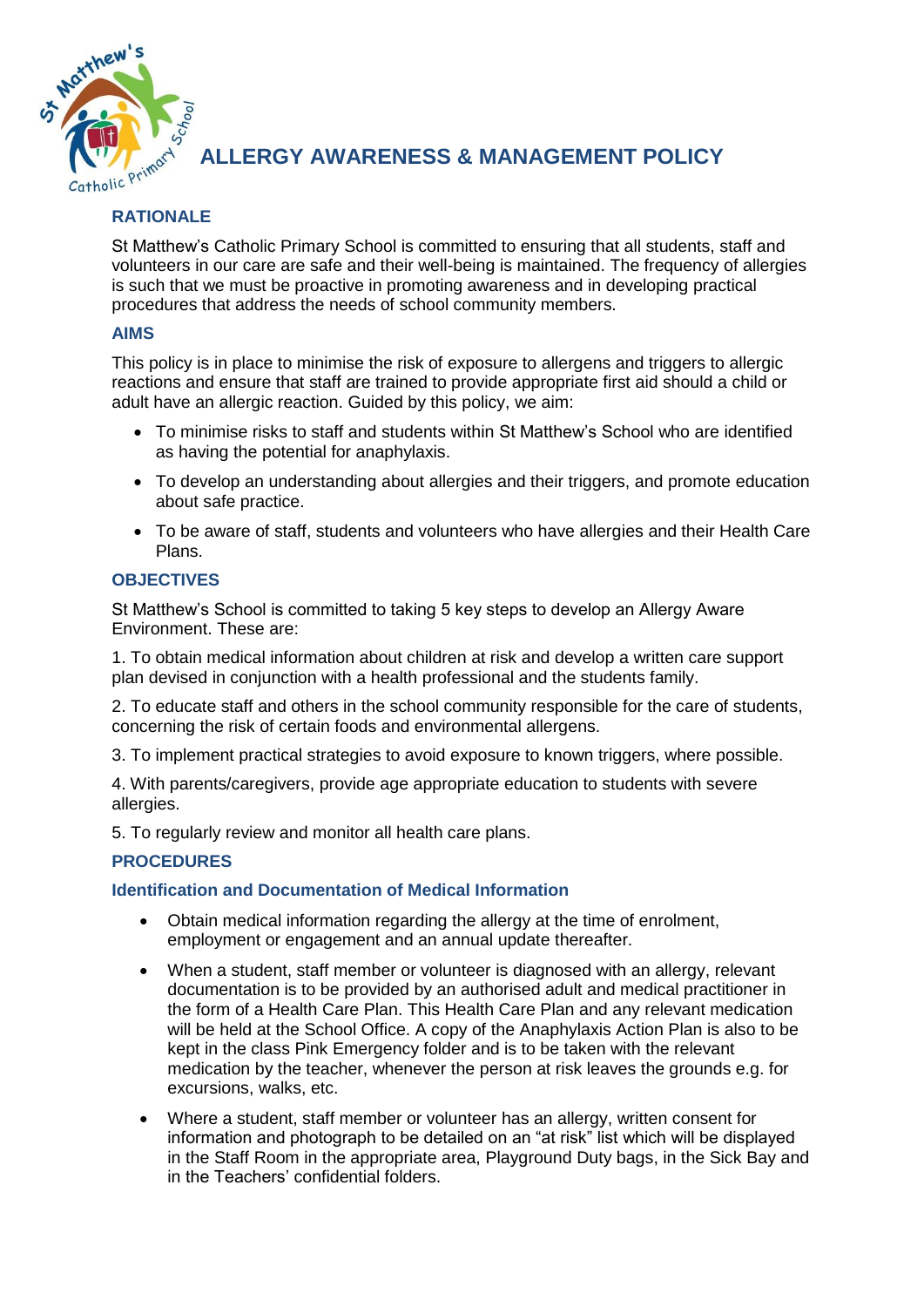- Photographs of students with known allergens are to be kept with medication in the office to minimise the possibility of wrongly administering medication.
- Parents will be alerted to the benefits of using a Medical Alert Identification bracelet or necklace.
- The school will update all health care plans annually.

## **EDUCATION**

- **Whole school community** to be educated about the dangers of allergies. The school community will be encouraged not to bring foods that may trigger severe allergies to school eg nuts or nut containing products. Education will be provided through newsletters, class notes, the school website, and parent information sessions.
- **Staff** to undertake Senior First Aid training covering the recognition of the risks of allergies and understanding the steps that can be taken to minimise these risks. Allergy training is to be provided by qualified professionals and reinforced at yearly intervals at the beginning of each year. Important topics to be addressed in training include: understanding of allergies and anaphylaxis; triggers for allergy and anaphylaxis; prevention and recognition of anaphylaxis; actions required in the event of a severe allergic reaction and instruction in EpiPen use. Staff who have contact with students with known allergies need to be aware of risk factors for that student. Staff in contact with a student with a severe allergy will need to adhere to any special requirements put in place for that class.
- **Students with an allergy** parents/caregivers, in consultation with a medical practitioner, to educate the at risk student in the self-management of their allergy, eg what is safe and unsafe, strategies for avoiding exposure to allergens, symptoms of allergic reactions, how and when to tell an adult they may be having an allergyrelated problem, and how to read labels. Where a severe food allergy exists it may be recommended that the "at risk" student only consumes foods which have been prepared at home.
- **Other students** teachers will teach students about the common triggers and signs of allergic reactions, and to report immediately any suspected symptoms. They will also educate students regarding strategies which could be employed in the event of an attack when an adult is not present. No sharing or trading of food, drinks, containers and utensils to be allowed. Students to be encouraged to wash hands both before and after eating, and after contact with known allergens to minimise the risk of accidental transference.
- **Parents/Caregivers/Volunteers** A partnership model is proposed where assistance will be required and sought in educating students about allergies and their triggers; the symptoms of an allergy attack and possible responses. Information will be available to parents via a Parent Education Sheet. If volunteering in a class where there is a student with a severe allergy, the volunteer will need to read and adhere to any special requirements put in place for that class and student.

## **IMPLEMENTATION OF PRACTICAL STRATEGIES**

#### *Whole school environment*

Our aim is for the whole school to be aware of the potential dangers of allergies in identified students. This includes environmental allergens such as insects, bees, grasses and chemicals.

While food products that may cause allergies will not be banned from the school, it will be school policy to encourage parents and caregivers to consider alternatives for their students'